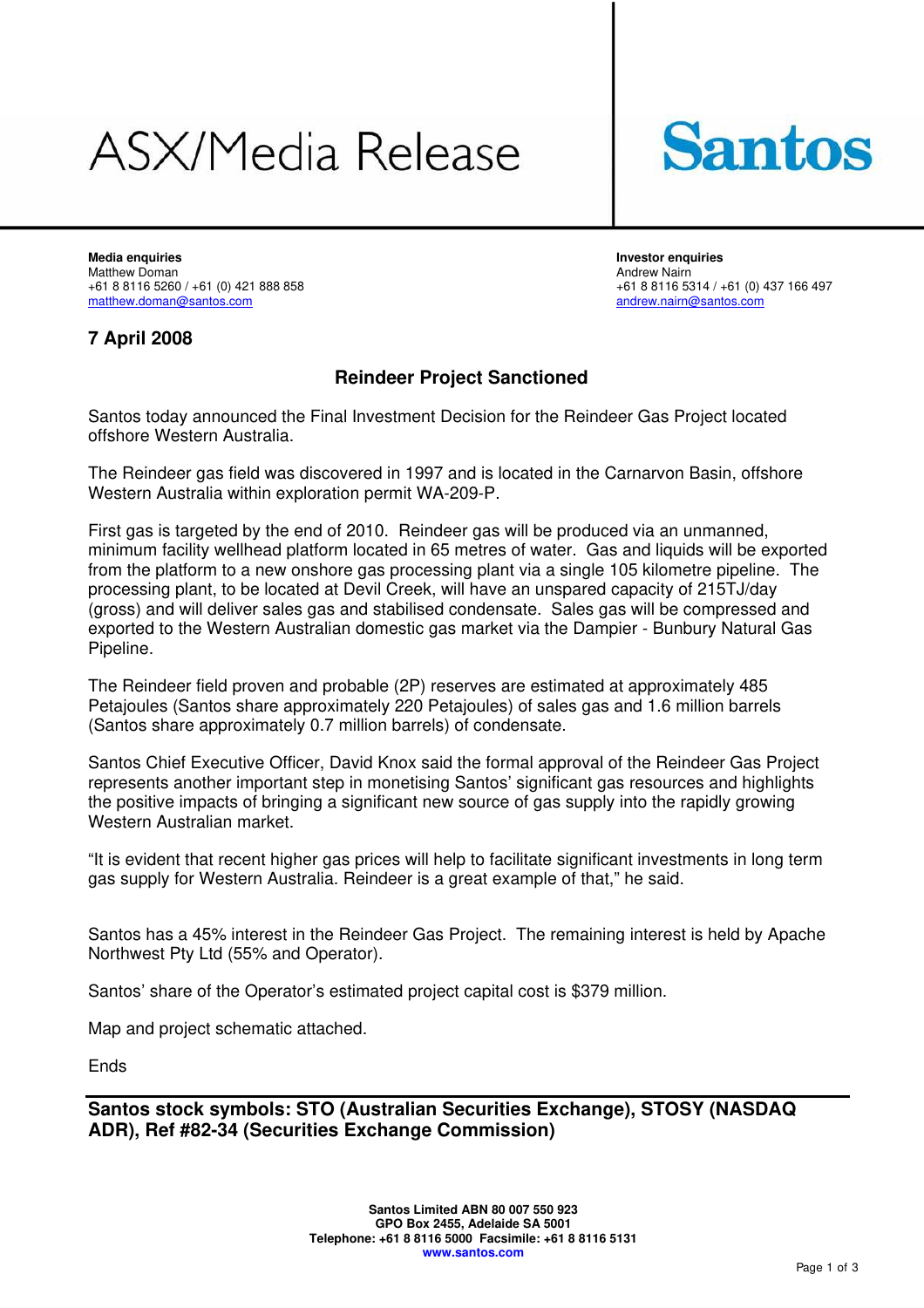

## Proposed Reindeer Gas Development

#### **LEGEND**

- Santos Acreage
- Oil Field
- Gas Field
- Oil Pipe line
- $-$  Gas Pipe line
- Propos e d Gas Pipe line